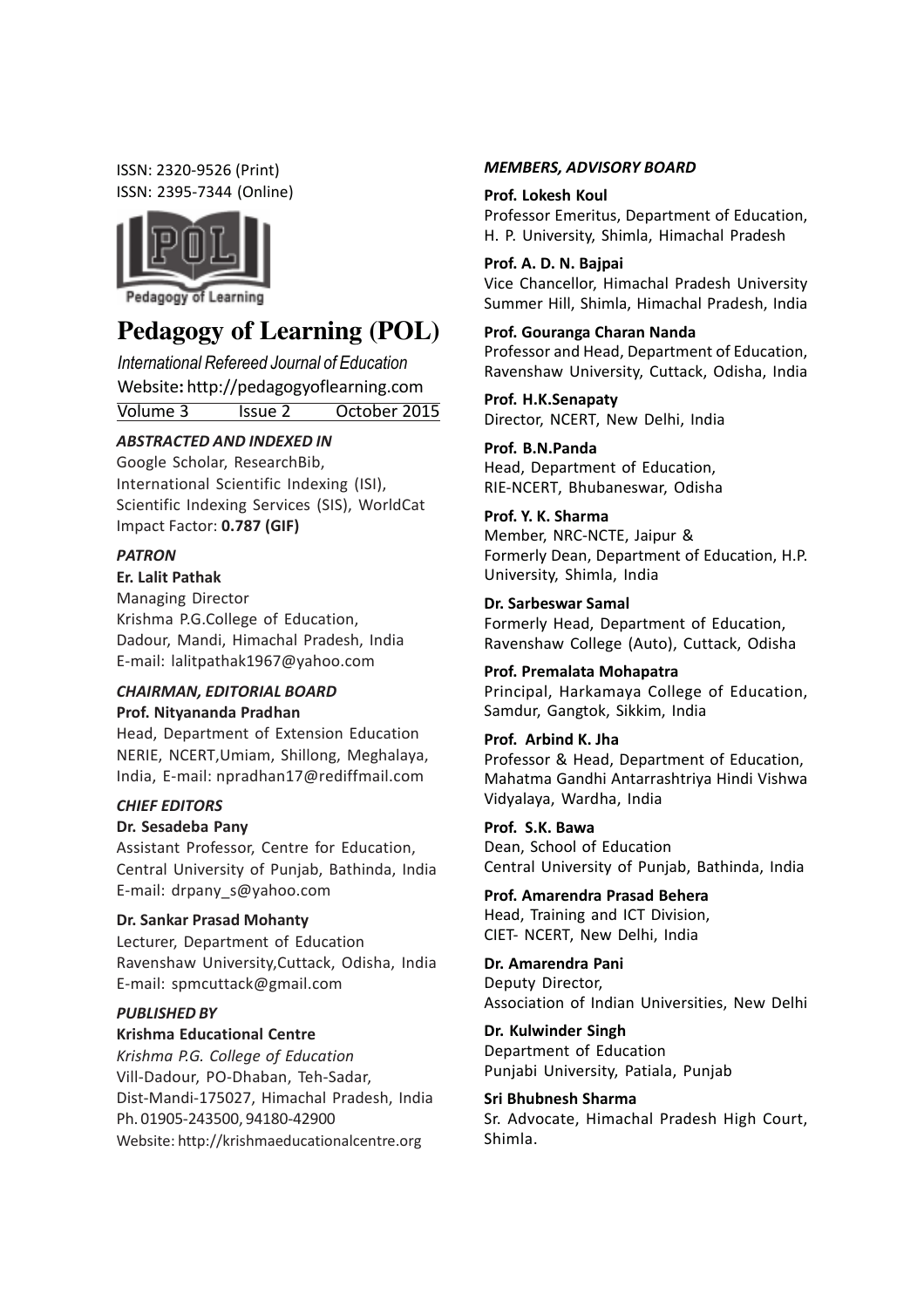#### MEMBERS, EDITORIAL BOARD

Samson Olusola Olatunji, Ph.D Department of Educational Management Lead City University, Nigeria

Carole A. Barrett, Ph.D Professor of Human and Social Science University of Mary, Bismarck, North Dakota, USA

#### Dr. Judah Mualuko Ndiku

Department of Educational Planning and Management, Masinde Muliro University of Science and Technology, Kakamega, Kenya

#### Dr. Manoj Kumar Saxena

Head, Department of Education Central University of Himachal Pradesh, India

Prof. Nain Singh Professor of Education, H.P. University Shimla, Himachal Pradesh, India

Dr. Sudarshan Mishra Reader in Education, Ravenshaw University, Cuttack, Odisha, India

Dr. Lokanath Mishra Associate Professor Department of Education Mizoram University, Aizawl, Mizoram, India

Dr. Sangeeta K. Barwal Assistant Professor Krishma P.G college of Education Himachal Pradesh, India

#### Dr. Laxmidhar Behera

Assistant Professor, Department of Education, RIE-NCERT, Bhubaneswar, Odisha, India

## Dr. Santosh Kumar Behera

Assistant Professor Department of Education, Sidho-Kanho-Birsha University, West Bengal, India

# Dr. Kamaljeet Singh

Assistant Professor Department of Education, Punjabi University, Regional Centre, Punjab, India

Dr. Bimal Charan Swain Reader in Education, RNIASE, Cuttack, Odisha, India

## Dr. Sarat Kumar Rout

Lecturer in Education, Ravenshaw University, Cuttack, Odisha , India

Dr. Pradipta Kumar Mishra Principal, Institute of Education, Haldia, West Bengal, India

#### Ms. Kalpanarani Dash

Lecturer in Education, J.M.Women's College, Mandhatapatana, Kapila, Jajpur, Odisha, India

 $\bullet$ 

**KRISHMA EDUCATIONAL CENTRE (P.G.COLLEGE OF EDUCATION)** Mandi, Himachal Pradesh-175027, India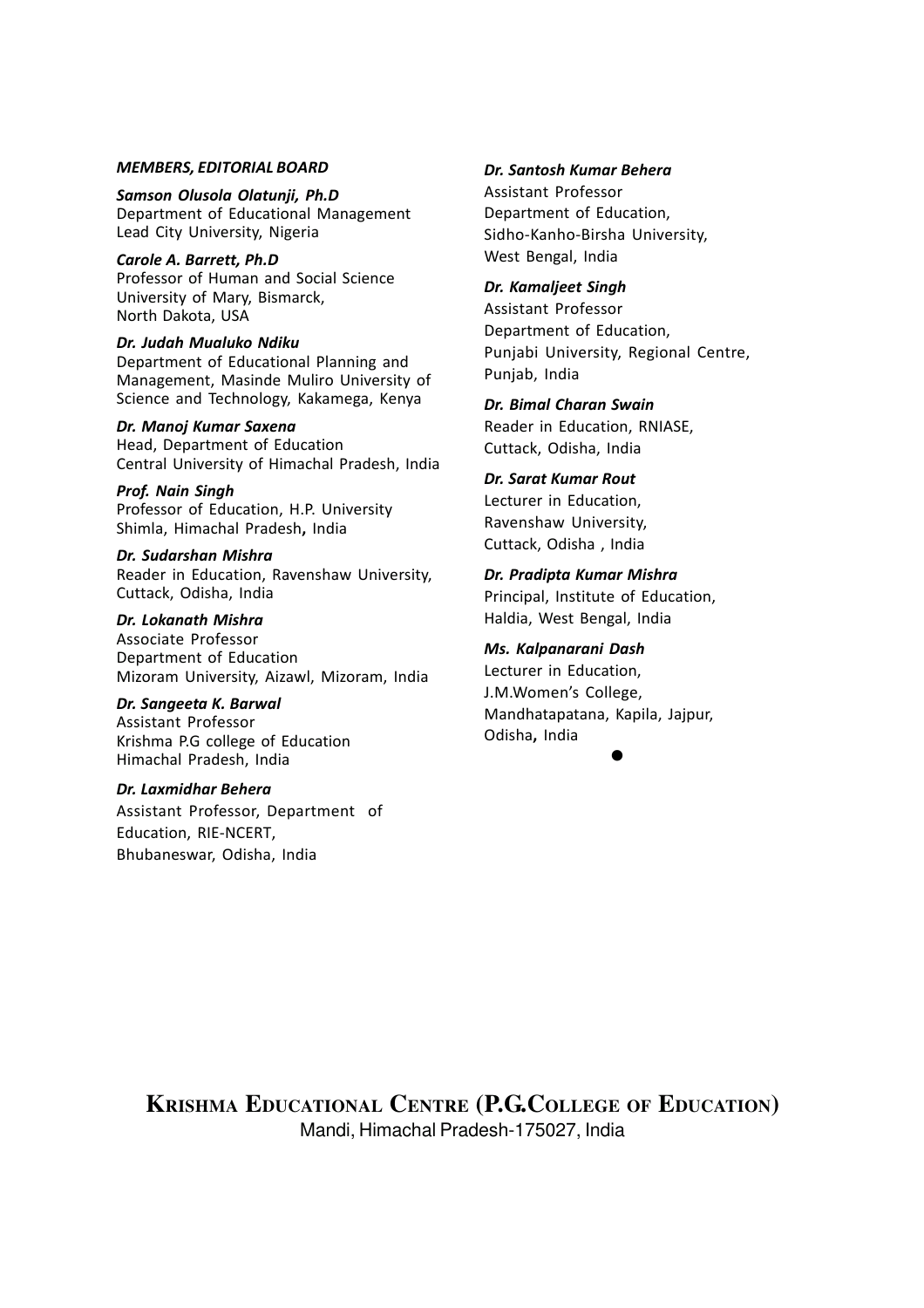# **PEDAGOGY OF LEARNING (POL)**

International Refereed Journal of Education

# **CONTENTS**

# **Editorial**

# Papers

- 1. Culturally Relevant Pedagogy : Towards Equity and Inclusivity in Schools Nityananda Pradhan
- 2. Folk Tales of North East India: A relook for Environmental Studies Classroom Transaction Tulika Dey
- 3. Impact of Internet and Social Networking Websites on College Students Subhash Sarkar and Prasenjit Das
- 4. Perception of Teachers about Educational Provisions for Students with Disability in Higher Education Institution Sankar Prasad Mohanty and Sanjeevani Sudha Jena
- 5. Professional Stress of Secondary School Teachers in relation to Ego-Strength Tinku De (Gope)
- 6. Achievement Motivation and Academic Anxiety of High School Students Sangeeta Kumari Barwal
- 7. Inclusiveness in School Education : Romantic, Rhetoric or Realistic ? Aditya Keshari Mishra, Sagarika Mishra and Debadutta Nayak
- 8. Community Participation in School Education: A Case Study of Kangumajhiguda Project Upper Primary School, Nabarangpur District Latika Mishra
- 9. Quality of Education in Schools under Shiksha Vikash Samiti, Odisha : Case Study of a Residential Saraswati Vidya Mandir Kalpanarani Dash and Nityananda Pradhan
- 10. Empowerment of Women through SHG and Role of Education: An Analysis Saroja Kanta Choudhury
- 11. Right to Education: An Analysis Sanyogita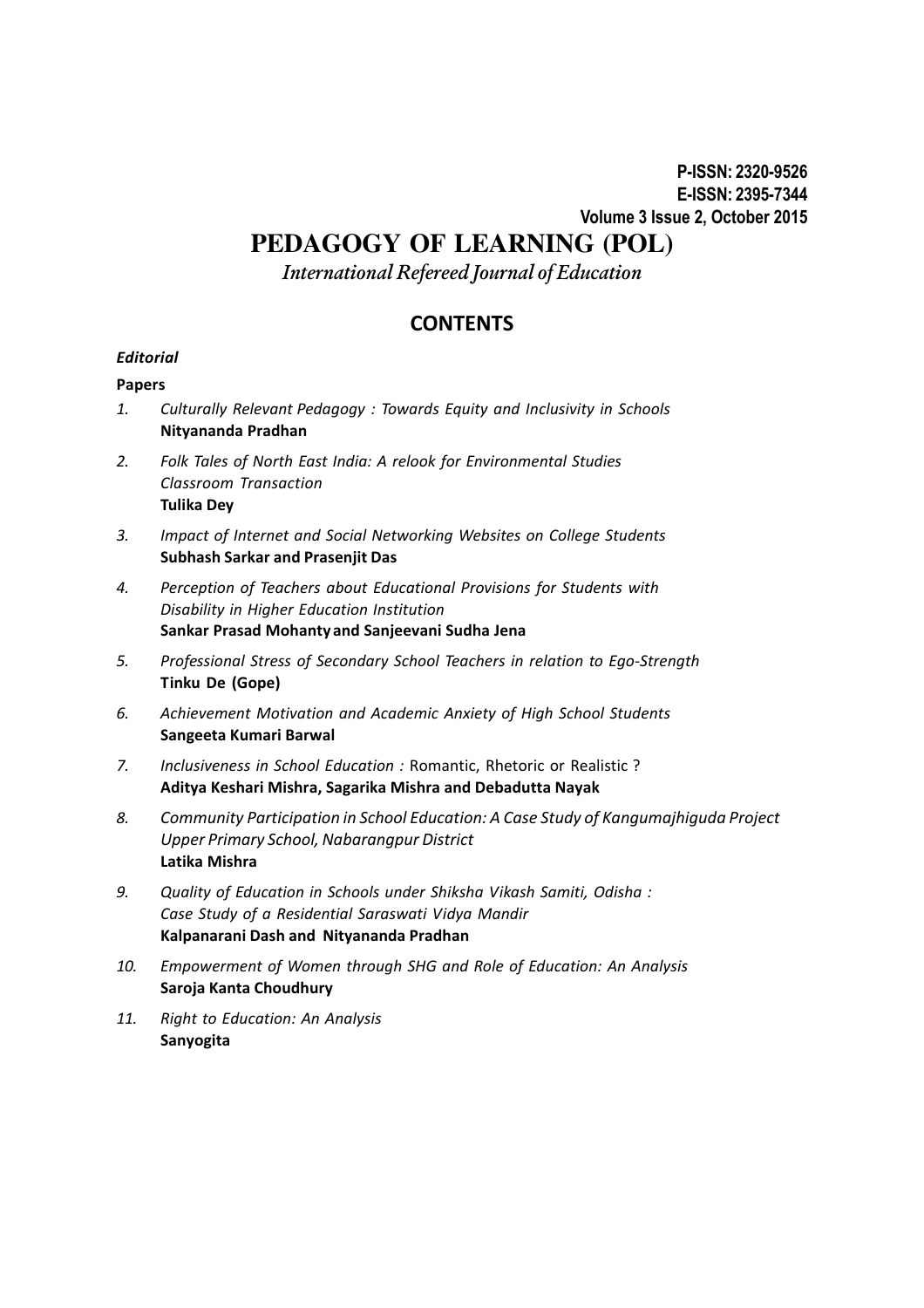# EDITORIAL

Preparing students for work, citizenship, and life in the 21st century is complicated. Globalization, technology, migration, international competition, changing markets, and transnational environmental and political challenges add a new urgency to develop the skills and knowledge students need for success in the 21st century context. There are compelling economic and civic reasons for education systems to develop students' 21<sup>st</sup>century skills. There are three broad rationales: (i) The economic rationale is that computers and machines can cost-effectively do the sorts of jobs that people with only routine knowledge and skills can do; (ii) There is also a strong civic rationale for students need a foundation of basic civic knowledge; and (iii) Globalization encompasses the third rationale for teaching and learning 21st century skills. Traditional education models have often focused on learning content for subject areas (i.e. math, science, language arts, and social studies), and then assessing this content knowledge with tests at the end of a chapter or unit. The 21st century learning frameworks, however, include learning traditional school subject in combination with the interdisciplinary 21st century themes (e.g. civic literacy, global awareness, financial literacy, health literacy, environmental literacy). With the emergence of a new model of learning for the twenty first century, it has been argued that formal education must be transformed to enable new forms of learning to tackle complex global challenges.

Rethinking pedagogy for the twenty-first century is as crucial as identifying the new competencies that today's learners need to develop. With the advent of new pedagogies, now known as 'Pedagogy 2.0', the education system is witnessing a re-definition of the roles of both teachers and learners, with the latter assuming more active roles as contributors of course content. At the heart of Pedagogy 2.0 is freedom of choice that allows learners to select which media to access, which resources to exploit, which tools to use and how, when and where to use them. Accordingly, twenty-first century instruction is based on three pedagogical principles – personalization, participation and productivity. This framework allows learning through authentic real-world contexts, carrying out projects from beginning to end, and solving problems as they arise, all of which constitute powerful learning strategies. Literature on this topic offers arguments for transforming pedagogy to better support acquisition of twenty-firstcentury skills. However, the question of how best to teach these skills is largely overlooked. Experts recognize that the 'transmission' or lecture model is highly ineffective for teaching twenty-first century competencies and skills, yet widespread use of this model continues. Inspite of worldwide agreement that learners need skills such as critical thinking and the ability to communicate effectively, innovate, and solve problems through negotiation and collaboration, pedagogy has seldom adapted to address these challenges. Today's students are active learners rather than spectators. They view themselves as participants in creating information and new ideas. Hence, traditional approaches emphasizing memorization or the application of simple procedures will not advance learners' critical thinking skills or autonomy. To develop the higher-order skills they now need, individuals must engage in meaningful enquiry-based learning that has genuine value and relevance for them personally and their communities. Twenty-first century pedagogy must employ innovative and research supported teaching strategies, learning technologies and real world applications. Real-world experiences merged with sustained engagement and collaboration offer opportunities for learners to construct and organize knowledge; engage in detailed research, enquiry, writing and analysis; and communicate effectively to audiences. People learn in a variety of ways, so the challenge for teachers is to discover which approaches help them learn most effectively. Research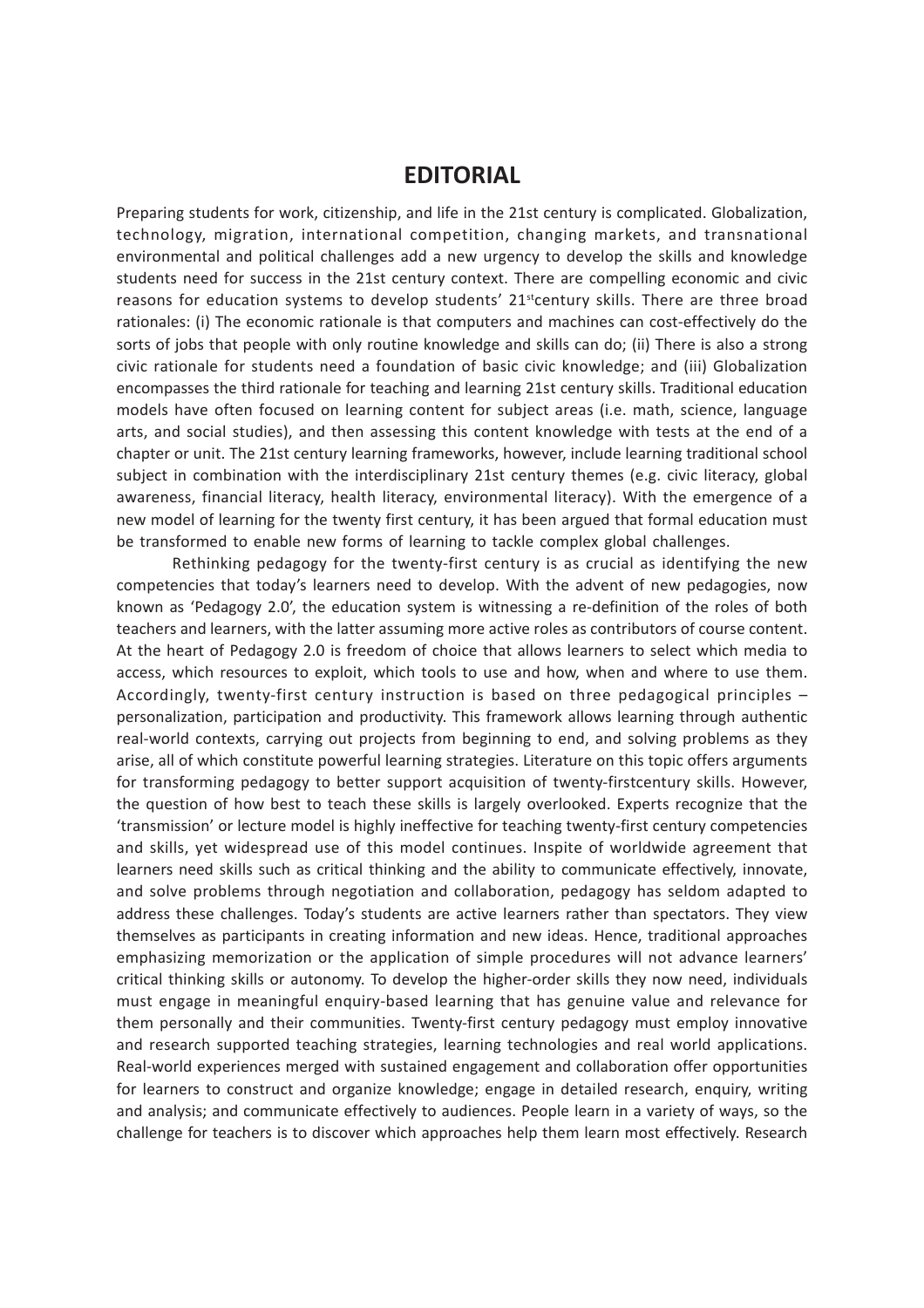suggests that some forms of pedagogy are consistently more successful than others in helping students acquire a deeper understanding of twenty-first century skills. Research about how individuals learn provides valuable insights into the ways different pedagogies support learners in mastering twenty-first century skills and competencies. Saavedra and Opfer (2012) suggest nine principles for teaching these skills: (i) make learning relevant to the context (ii) teach through the disciplines; (iii) develop lower and higher order thinking skills to encourage understanding in different contexts; (iv) encourage transfer of learning; (v) teach how to 'learn to learn' or metacognition; (vi) address misunderstandings directly; (vii) promote teamwork; (viii) exploit technology to support learning; and (ix) foster students' creativity.

Implementation of Pedagogy 2.0 approaches such as participation, collaborative learning, personalized learning, teaching for transfer, project-based learning and real-world contexts, will present many challenges. To address these challenges, teachers must bring out pedagogical innovations so as to equip learners with the skills and competencies to function in a digital culture. Teachers will require meaningful support and time to exploit available resources and tools to create tailor-made learning experiences that are motivating and engaging, yet efficient, relevant and challenging. Traditional educational institutions must experiment with alternative structural formats and strategies for learning and teaching that respond more flexibly to individual learners' needs and changing labour market requirements.

This issue of POL includes 11 articles. The first article on "Culturally Relevant Pedagogy: Towards Equity and Inclusivity in Schools" by Nityananda Pradhan entails how to redesign our schools, particularly pedagogical one's, so as to make all students feel safe, comfortable and respected in a multi-cultural context. It also suggests the teachers to be oriented how to adapt curricula, instructional materials, and assessment practices to relate them to the values and cultural norms of students.

Tulika Dey in her article "Folk Tales of North East India: A relook for Environmental Studies Classroom Transaction" has presented variety of folk tales of North East India and how these are reflected in Environmental Studies classrooms as folklores and folk tales have been an eternal part of every community culture since ages, and these help us to discover the roots of distinctive communities, our past, the commonality of varied cultures and of course our ethnic identities.

Subhash Sarkar and Prasenjit Das in their paper on "Impact of Internet and Social Networking Websites on College Students" have found significant impact of internet and social networking websites on boys and girls. Most of the students use internet and social networking websites for educational purpose.

Sankar Prasad Mohanty and Sanjeevani Sudha Jena in their paper titeled "Perception of Teachers about Educational Provisions for Students with Disability in Higher Education Institution" have studied the perceptions of teachers about availability of educational facilities/provisions for students with disability in higher education institutions and whether the students come across with any problem in accommodation with environment over different areas of educational facilities like enrolment process, environmental accessibility, curriculum and teaching learning material, transaction mode of classroom learning, student support services, examination procedure and placement facilities.

Tinku De (Gope) in her paper titled "Professional Stress of Secondary School Teachers in relation to Ego-Strength" has revealed the relationship between the professional stress of secondary school teachers and ego-strength in relation to sex. She concluded ego-strength would be negatively correlated with teacher stress and in effect, a teacher with stronger ego strength would experience lesser stress. Male and female secondary school teachers experience stress